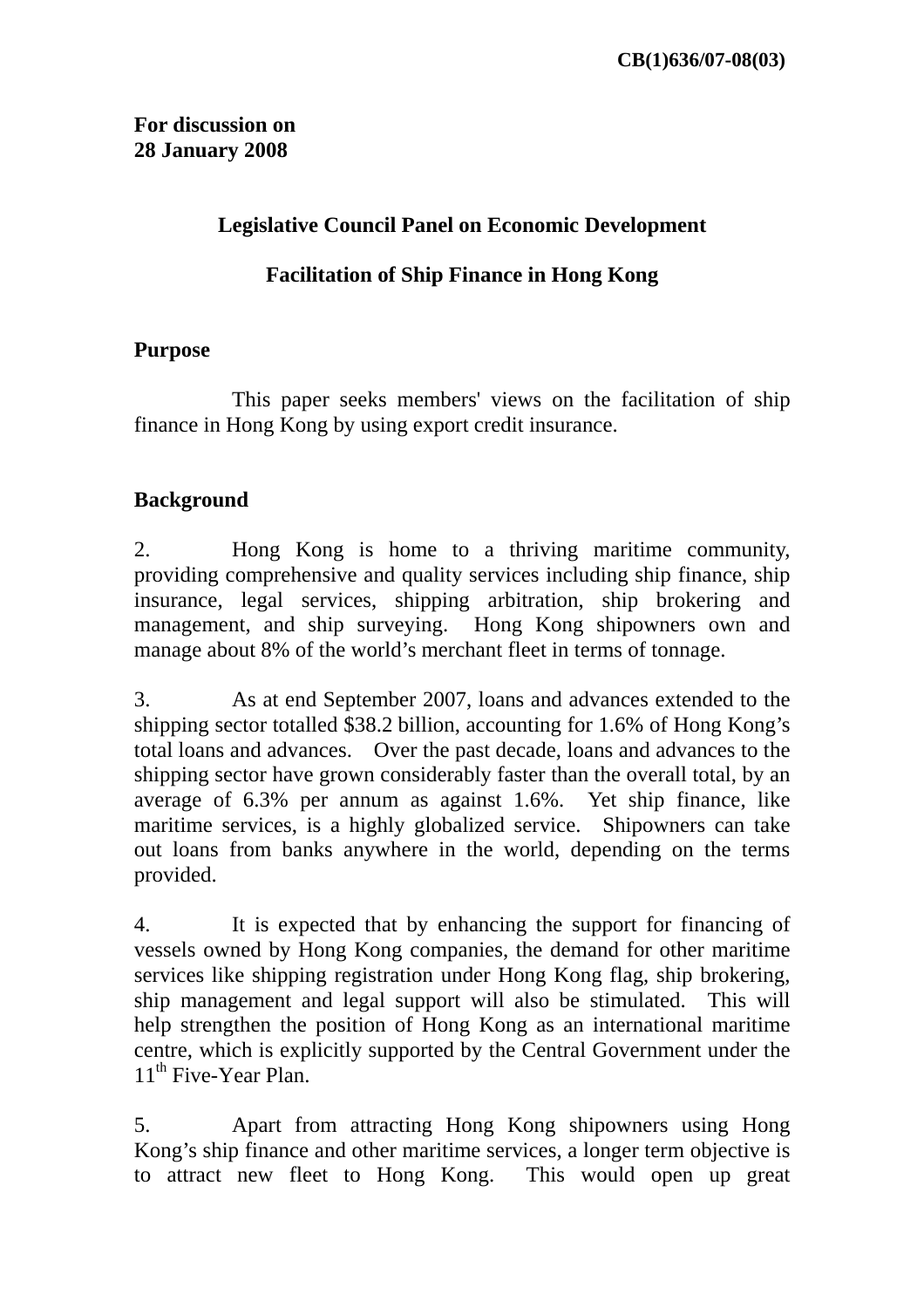opportunities for Hong Kong's maritime services clusters and enhance our position as an international maritime centre.

# **The Proposal**

6. Initially, the target is to explore measures to facilitate Hong Kong shipowners running charter business in obtaining finance from banks through the use of export credit insurance. The proposal covers different types of charter, including time charters, voyage charters and bareboat charters.

7. Chartering is a risky business to shipowners, as the capital outlay involved is substantial but performance is heavily influenced by economic cycles. Hong Kong shipowners, especially the well established ones, would have no difficulties in financing their vessels through banks. However, for new comers in the shipping industry, it may be more difficult for them to obtain credits especially for ship chartering. Export credit insurance helps by sharing the risk of non-payment of charter money by charterers. This would facilitate banks' financing business and in turn shipowners could obtain more favourable financing terms from banks. It would be particularly useful when the money market is tight or when banks are cautious about the business outlook.

8. Chartering of vessels by Hong Kong shipowners is effectively a kind of service exports from Hong Kong. The Hong Kong Export Credit Insurance Corporation (ECIC), a non-profit making organisation owned by the Hong Kong Government, provides insurance protection to Hong Kong exporters covering exports of both goods and services. It could insure Hong Kong shipowners against the risks of non-payment by charterers due to commercial and political events. A vessel owning company registered under the Business Registration Ordinance of Hong Kong is considered a Hong Kong shipowner or a Hong Kong registered company which can use the services provided by ECIC. ECIC has already had successful experience in covering time charter for a Hong Kong registered company.

#### **Working Group to Facilitate Ship Finance**

9. In order to take forward the above proposal, we have formed a working group under the Hong Kong Maritime Industry Council, comprising representative(s) of ECIC, shipowners, banks and other financing institutes. The Working Group had its first meeting on 11